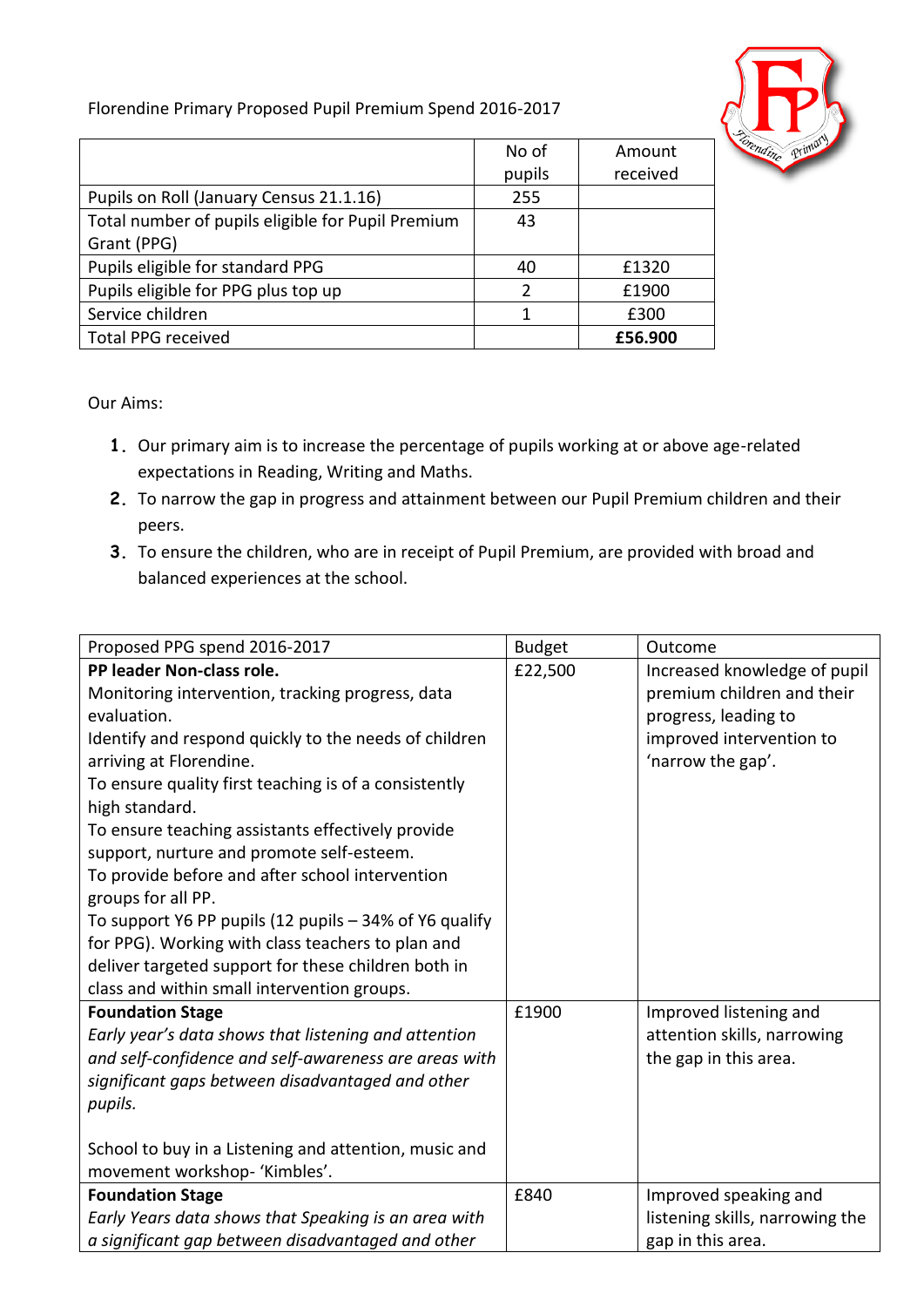| pupils.                                                                                                                                                                                                                                                                                                                                                                                                                                              |        |                                                                                                               |
|------------------------------------------------------------------------------------------------------------------------------------------------------------------------------------------------------------------------------------------------------------------------------------------------------------------------------------------------------------------------------------------------------------------------------------------------------|--------|---------------------------------------------------------------------------------------------------------------|
| TA to provide speaking and listening group for<br>targeted PP pupils.                                                                                                                                                                                                                                                                                                                                                                                |        |                                                                                                               |
| <b>Phonics</b><br>2015 RAISE data shows a significant fall in the number<br>of disadvantaged pupils passing the phonics check.<br>PPG spend will provide intervention during the<br>summer term for any children at risk of failing the<br>check (following Spring term assessments). This<br>intervention will also include Y2 children that did not<br>pass the test.                                                                              | £340   | Increased percentage of<br>disadvantaged pupils passing<br>the phonics check.                                 |
| <b>Reading</b><br>2015 RAISE data shows KS1 and KS2 APS for<br>disadvantaged pupils in Reading were above National<br>APS. However, despite closing the gap in KS1, the in-<br>school Gap between disadvantaged pupils and other<br>pupils continues to be an area of focus.<br>Teaching Assistants will support reading with our PP<br>pupils. This includes increased opportunities for one-<br>to-one reading and group comprehension activities. | £3,500 | Improved reading attainment<br>to narrow the gap.<br>Children showing a love for<br>reading.                  |
| <b>Writing</b><br>2015 RAISE data shows KS1 and KS2 APS for<br>disadvantaged pupils in Writing were above National<br>APS. However, despite closing the gap in both Key<br>stages, the in-school Gap between disadvantaged<br>pupils and other pupils continues to be an area of<br>focus.<br>Teaching Assistants to lead writing intervention<br>groups.<br>LH to provide before and after school intervention.                                     | £2,700 | Improved writing attainment<br>to narrow the gap.                                                             |
| Writing - Talk for Writing<br>Release time for subject lead to attend training and<br>deliver training to staff.<br>Resources required.<br>Subject lead to train TA's to use talk for writing within<br>intervention groups for PP children.                                                                                                                                                                                                         | £2,200 | <b>Improved Writing</b><br>attainment, increasing<br>number of PP children<br>working at ARE.                 |
| <b>Maths</b><br>2015 RAISE data shows that, despite closing the in-<br>school gap between disadvantaged pupils and other<br>pupils, the APS for disadvantaged pupils in Maths was<br>lower than National APS (KS2)<br>Teaching assistants to lead one to one intervention<br>programme - 'Plus One and The Power of Two;                                                                                                                             | £8,600 | Improved maths attainment<br>to narrow the gap. One-to-<br>one programme should fill<br>gaps in learning.     |
| Teaching Assistants to support progress of PP pupils<br>in Maths lessons, withdrawing groups for targeted<br>intervention.                                                                                                                                                                                                                                                                                                                           |        | Improved maths attainment<br>to narrow the gap.<br>Well differentiated lessons<br>enabling all children to be |